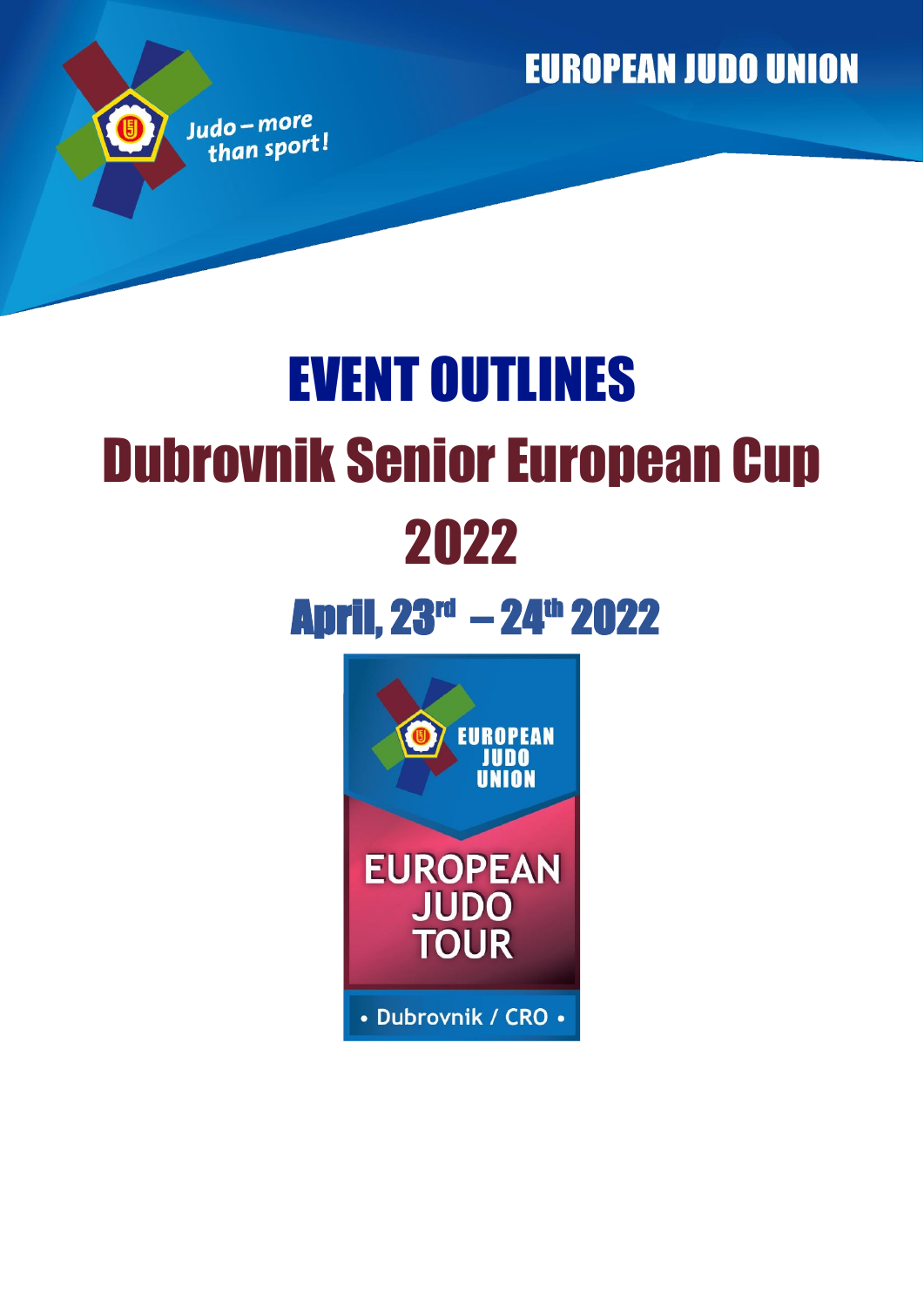

## **1. Organizer**

**Croatian Judo Federation**  Address: Trg Krešimira Ćosića 11 **Address:** Email: office@judo.hr Croatia

10000 Zagreb Tel: +385 1 301 23 49

#### **Emergency Contacts:**

| <b>General matters:</b> | Mr. Igor Janković; tel: +385 98 286 752; dubrovnikseniorcup@gmail.com     |
|-------------------------|---------------------------------------------------------------------------|
| Accommodation:          | Ms. Martina Mitrović; tel: +385 99 4341 271; dubrovnikseniorcup@gmail.com |
| <b>Transfers:</b>       | Mr. Mario Glumac; tel: +385 98 178 0920; dubrovnikseniorcup@gmail.com     |

## **2. Regulations to minimize COVID-19 related risks**

#### **ANYONE NOT FOLLOWING THE LOCAL GOVERNMENT AND IJF COVID-19 PROTOCOLS WILL BE REMOVED FROM THE EVENT AND SUBJECT TO DISCIPLINARY ACTION!**

The fundamental principle throughout all EJU events during the COVID-19 era is to Protect and Be Protected by wearing a mask, sanitising, distancing and respecting the recommendations of the "Protocol for resuming IJF events during the COVID-19 pandemic" hereafter referred to as the IJF COVID-19 Protocol. All participants have the mutual responsibility to protect each other.

Each National Federation delegation participant (athlete, coach, team official, physiotherapist, doctor President etc.) must have read and understood the latest version of the IJF COVID-19 Protocol which can be found here: covid.ijf.org

The COVID-19 vaccines provide protection to the vaccinated only against seriously falling ill, but not against getting infected or transmitting the virus to somebody else, even if the chances of the latter is very low. Therefore, until vaccination reaches a high level among the judo family and there are other effective preventive methods available, or until it is globally accepted to conduct activities without safety measures, all the participants of any EJU event must follow the same protocol (being PCR tested before the event, upon arrival, during the event (if necessary), wear a mask, wash hands, follow the bubble system, etc.) to protect and be protected, in the spirit of unity and solidarity which is in our community's moral code.

#### **COVID-19 DOCUMENTS**

All pre-event COVID-19 documents must be uploaded on the IJF platform: my.ijf.org before travelling. If assistance is required please contact covid@ijf.org. Fourteen (14) days after the event, all data will be deleted.

#### **EVENT PARTICIPATION**

To participate in an EJU event each delegate is responsible to follow:

- The rules to enter the host country
- The Local Organising Committee's (LOC) Government COVID-19 measures
- The IJF COVID-19 Protocol rules

The LOC Government measures may be stricter than those detailed in the IJF COVID-19 protocol or vice versa, the stricter rules MUST be followed.

#### **INSURANCE**

It is the responsibility of the National Federation to ensure that in addition to their normal insurance they have sufficient insurance in place to cover any COVID-19-related costs, including repatriation. The LOC of the event and the EJU accept no liability for any claims relating to cancellation of the event due to COVID-19 or medical costs for any COVID-19 related illness that may affect a National Federation delegation member during the event.

#### **PLEASE NOTE:**

**Each National Federation taking part must nominate a Covid-19 Manager who is fluent in English.**

**There can only be ONE (1) COVID-19 MANAGER PER FEDERATION!**

#### **Before Travelling**

1. Check if you need a visa, and if yes - request it from the organiser. Please send a good quality passport copy (PDF) and filled in Visa Application form to the email: Tino Marić, [visa@judo.hr.](mailto:visa@judo.hr) Please, see visa form uploaded.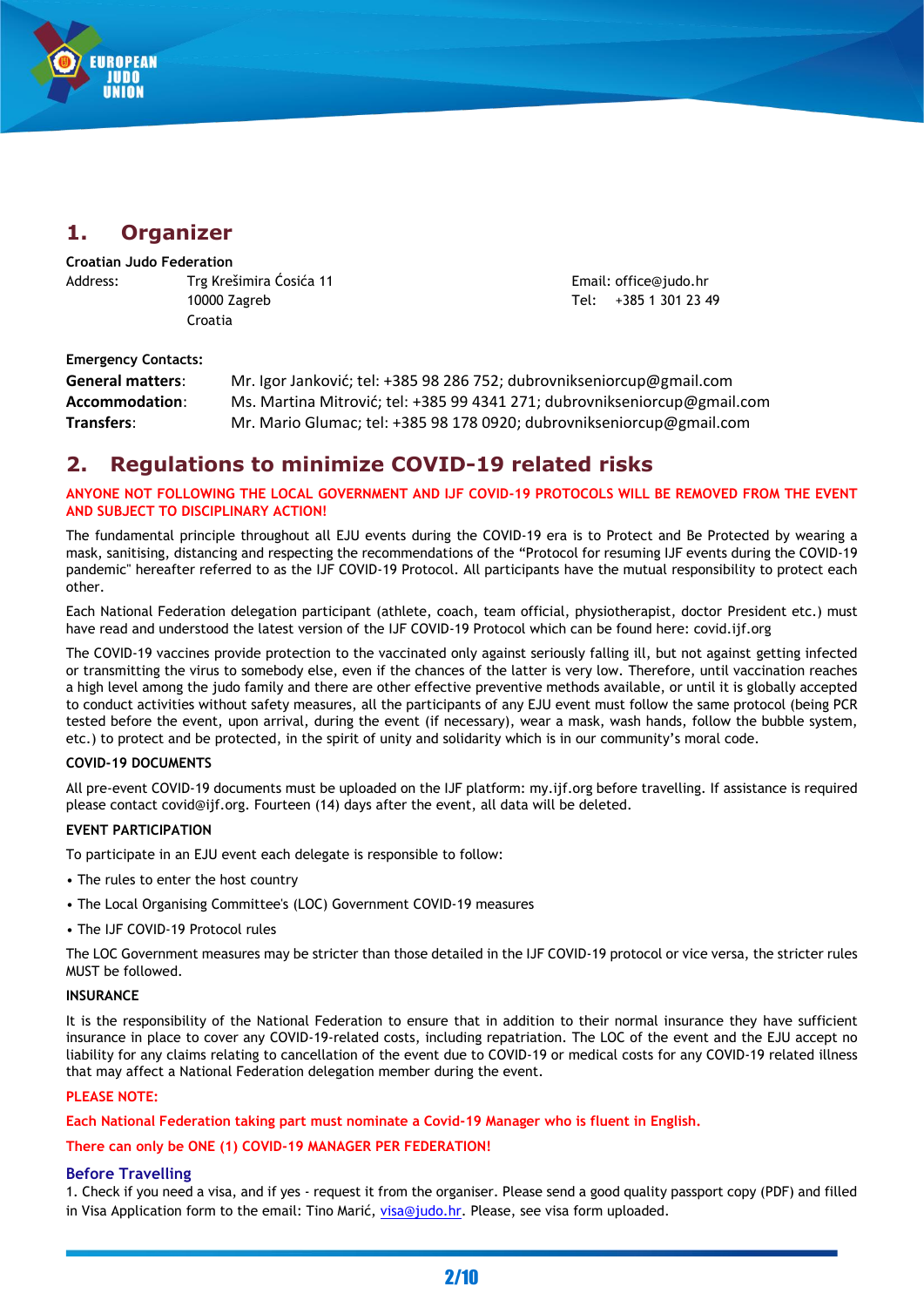

2. Book accommodation and send a detailed rooming list. Last minute changes can be accommodated whilst the delegation waits in the bus or outside the hotel.

3. Present on arrival:

If you are FULLY vaccinated or recovered from Covid-19 disease in last 6 months before event:

1 PCR test which is not older than 72 hours before entering the bubble and vaccination certificate or recovery certificate If you are not vaccinated:

two (2) Covid-19 negative individual medical certificates done maximum eight (8) days before entering the bubble and taken at least (minimum) 48 hours apart (can be more than 48 hours).

Please make sure that all documents have also has an English version.

To maintain the required safety level at the EJU events, the following variants of vaccination are recognised as complete vaccination and the bearers as "fully vaccinated" within the validity period. In case the validity expires during an event, the status is upheld until the last day of the event.

| Type of protection                      | Minimum time elapsed                  | Maximum time elapsed            |
|-----------------------------------------|---------------------------------------|---------------------------------|
| 1 dose of and 1 dose vaccines (Janssen, | Minimum 28 days from receiving the    | Maximum 6 months from receiving |
| Sputnik Lite, or other)                 | dose                                  | the dose                        |
| 2 doses of any 2 dose vaccines          | Minimum 14 days from the 2nd dose     | Maximum 6 months from the 2nd   |
|                                         |                                       | dose                            |
| Booster doses: 3rd or additional dose   | Minimum 7 days from the last dose     | To be determined by the WHO,    |
| (2nd dose after a 1 dose vaccine)       |                                       | currently no end of validity    |
| Recovery from infection and 1 dose      | Minimum 14 days from receiving the    | Maximum 6 months from receiving |
|                                         | dose                                  | the dose                        |
| 1 dose and recovery from infection      | Minimum 11 days from the positive PCR | Maximum 6 months from the       |
|                                         | test                                  | positive PCR test               |
| Recovery from infection                 | Minimum 11 days from the positive PCR | Maximum 6 months from the       |
|                                         | test                                  | positive PCR test               |

All vaccination types are accepted, not only EMA or WHO approved products.

During the period when the tests are done you should stay isolated and limit contact with other people as much as possible. If you experience any kind of symptoms do not start to travel (even with two negative PCR tests).).

4. Present upon arrival IJF Liability Release Waiver which is uploaded to my.ijf.org once and is valid through the whole year 2022. The document can be found under the link: https://www.ijf.org/covid19/2663 and on EJU homepage for every event. 5. **PCR tests, Vaccination Certificate/Recovery Certificate & Liability Release Waiver must be uploaded to the platform my.ijf.org by NF administrator well in advance BEFORE TEAM ARRIVAL.**

#### **Entering Croatia**

The following must be brought/at hand for border control:

1. Passport, ID, and applicable visas, as required.

- All regular border-crossing regulations must be followed regarding the validity of passports and visas, as applicable for each respective country
- Border control officers will check documents (passports or other documents that contain similar information)
- 2. Official Invitation.

\* All participants must present a PRINTED invitation letter from the Croatian Judo Federation that the border control officers may keep.

- 3. Negative PCR test not older than 72 hours
- 4. All travelers to Croatia must fill in form within of 72 hours prior to the arrival https://entercroatia.mup.hr/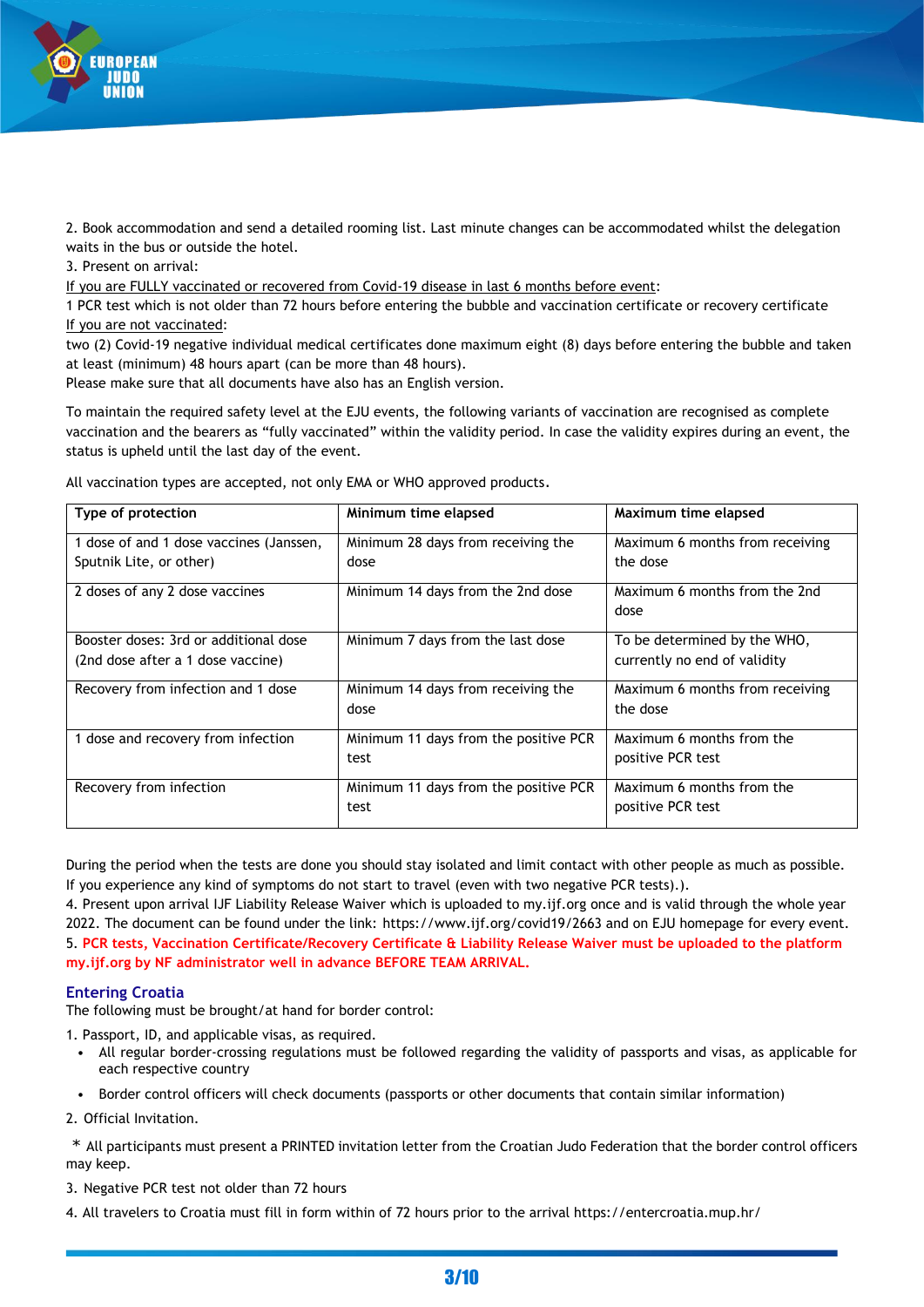

5. Rules to enter the country can be found under the link: <https://mup.gov.hr/uzg-covid/english/286212>

Please, check if you need some special documents.

#### **Entering a bubble**

The event venues (hotels, sport hall, training hall etc.) will be classified as bubbles and to reduce risk a "bubble to bubble" concept will be used. People are NOT allowed to leave their bubble as contamination could occur endangering the safety of the event and the health of the participants.

1. One (1) PCR test per participant will be performed immediately upon arrival. The test will be held in Hotel Royal Ariston. Until test results are obtained, all participants must remain in their hotel rooms, where water and any paid meals will be ensured until the receipt of the test results.

#### **Important: Athletes competing on Saturday MUST arrive on Thursday before 16:00.**

#### **Athletes competing on Sunday MUST arrive on Friday before 16:00!**

#### Monday 07:30 08:00 **Ref. Meet.** In the set of the set of the set of the set of the set of the set of the set of the set of th 08:30  $09.0$ 09:30 10:0 10:30 11:00 11:30 12:00 12:30 13:00  $13.30$  $14:00$ 14:30 15:00  $15.3$  $16:0$ 16:30 17:00 17:30 18:0  $18.30$ 19:00  $19.30$ 20:0  $20.30$ (1976)<br>
(1979)<br>
(1979)<br>
(1980)<br>
(1980)<br>
(1980)<br>
(1980)<br>
(1980)<br>
(1980)<br>
(1980)<br>
(1980)<br>
(1980)<br>
(1980)<br>
(1980)<br>
(1980)<br>
(1980)<br>
(1980)<br>
(1980)<br>
(1980)<br>
(1980)<br>
(1980)<br>
(1980)<br>
(1980)<br>
(1980)<br>
(1980)<br>
(1980)<br>
(1980)<br>
(1980 Thursday **Contract Contract Contract Priday Draw** leigh-Day 1 Weigh-in Particular Fraining (Athletes Day 2)<br>
Competition<br>
Pelivery<br>
Pelivery<br>
Day 1<br>
Competition<br>
Day 2<br>
Day 2<br>
Day 2<br>
Departure Athletes Day 1<br>
Departure Athletes Day 1<br>
Departure Athletes Day 1 **Saturday** el room<br>
18 (Athletes Day 1)<br>
18 (Athletes Day 1)<br>
18 (Athletes Day 2)<br>
18 (Athletes Day 2)<br>
20 (Departure Athletes Day 2)<br>
20 (Departure Athletes Day 1)<br>
20 (Departure Athletes Day 1)<br>
20 (Departure Athletes Day 1) Sunday Competition<br>Day 2 results<br>
Delivery results Delivery results Departure PCR Exit-<br>
Delivery Day 1<br>
Delivery Day 1<br>
Delivery Day 1<br>
Departure Day 1<br>
Departure Day 1 **Testing**: Sample taking 14:00 - 17:00 - -> result by 8 am next day, Sample taking 17:00 - 20:00 - -> result by 1 pm next day **Sport hall**: access only for athletes competing that day (access for warm-up partner can be granted upon request in case of special circumstances)

#### **Due to testing logistics NO EXCEPTIONS are possible.**

**Entries & registration**: No entries by clubs can be accepted - every participating Federation must have a Covid-19 Manager handling all entries and bookings!

- 2. Cost per test is 100  $\epsilon$  Euro, which has to be paid by the participating federation prior the arrival.
- 3. If any other conditions and requirements will arise till the start of the event they will be informed additionally.

#### **Throughout your stay**

1. Wash/sanitise your hands regularly, especially if you have had contact with a person or an object. Competitors should wash and disinfect their hands and feet regularly, especially before the warm-up and the contest.

2. No handshake - greet each other with a bow.

3. Wear a mask at all times (change it at least twice a day). Exceptions: masks are not obligatory on the Field of Play tatami, on the warm-up tatami whilst warming up or on the training tatami whilst training. Masks may be removed while eating in dining areas.

4. Maintain 1.5 m distance at all times, except for competitors during training, their contests and during warming up with ONE PARTNER.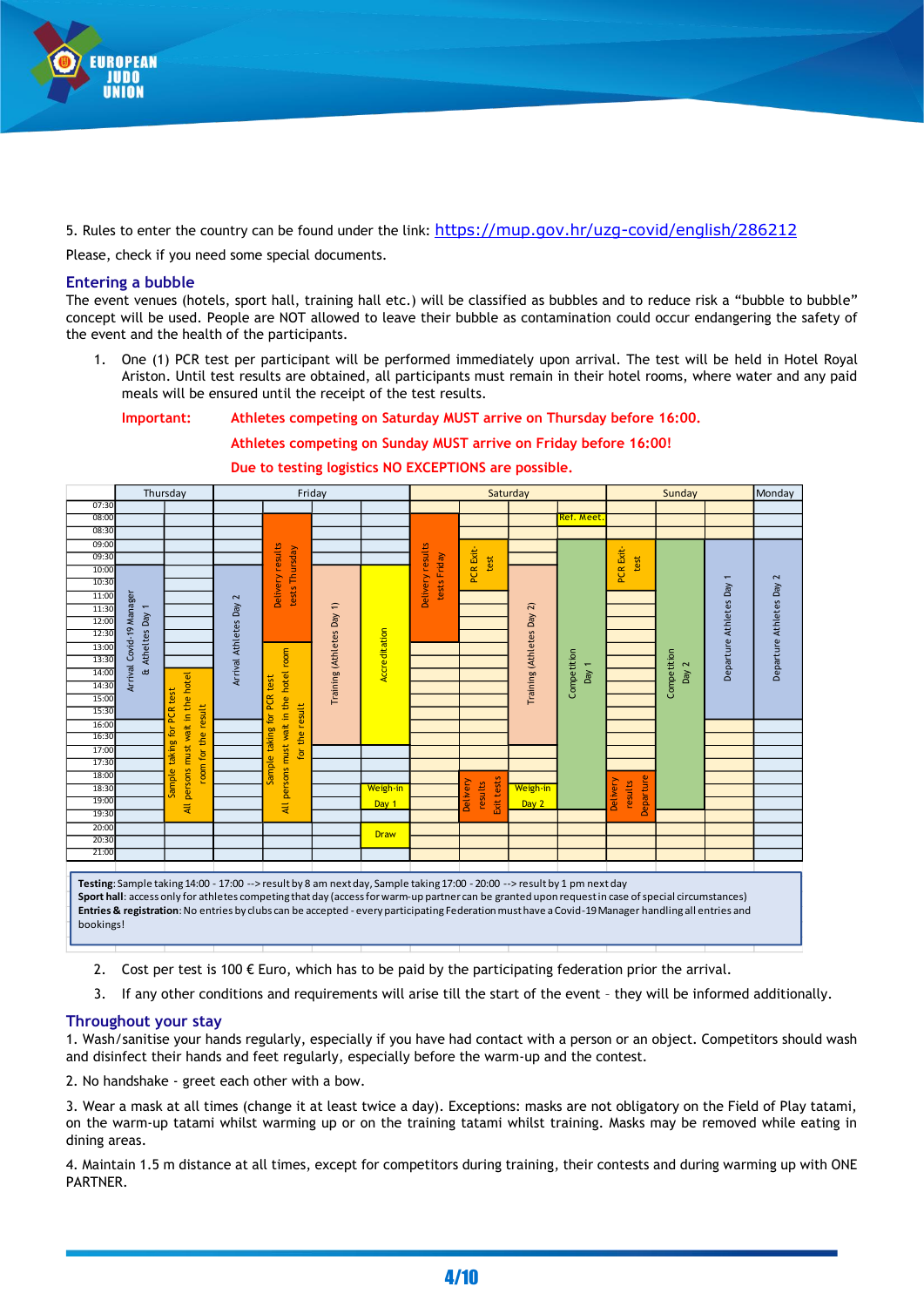

5. Submit yourselves to contactless temperature measurement by the organiser on arrival at the point of entry in the country, at accommodation premises, throughout the competition venue and at any official venue of the event, to be accepted by all accredited population.

Anyone registering a high temperature will be asked to remain outside and their Delegation COVID-19 Manager, the LOC COVID-19 Manager and the EJU COVID-19 Manager will be contacted. An opportunity to recheck their temperature will be given, if it is still high a final decision will be made by the LOC COVID-19 Manager and the EJU COVID-19 Manager.

#### **In case of positive result**

In case of a positive test result we will follow the Croatian Government/National Public Health Authorities

Quarantine period: 7 days

Quarantine hotel: Royal Ariston Hotel

Rates: Usual rate during time of event. After the event room can be booked directly with hotel at regular rate.

Anyone with a positive test MUST stay in the quarantine hotel provided by the organiser. The cost must be paid by the National Federation.

Close contacts will also be traced and may be isolated/quarantined depending on the LOC National Public Health Authorities of the Croatia procedure. Please note their definition of close contact may differ from that described in the IJF protocol.

#### **Symptoms after arrival**

Anyone who experiences symptoms after arrival must immediately contact their Team COVID-19 Manager Local Covid Manager: Mr. Ivan Bohaček, e-mail: ivan.bohacek@judo.hr, +38598750919

#### **Exit tests**

Exit tests may be booked with the organiser, if required. Where to book: Before to the arrival by the email dubrovnikseniorcup@gmail.com. Price: 100€

### **3. Competition Place**

Sportska dvorana "Gospino polje" Address: Liechtensteinov put 10, Dubrovnik, Croatia

## **4. Age**

15 years old and over (born in 2007 and before)

## **5. Participation**

This Senior European Cup is open for all EJU/IJF Member Federations. **There is no limit** in the number of athletes for each weight category for every federation. The competitors must be of the same nationality as the National Federation, which enters them.

### **6. Categories & Duration**

Male: -60kg, -66kg, -73kg, -81kg, -90kg, -100kg, +100kg Female: -48kg, -52kg, -57kg, -63kg, -70kg, -78kg, +78kg Duration: 4 minutes Golden Score: No time limit

## **7. Deadlines**

Hotel Reservation: Entry and the Secret Apple of the Secret April 2022 Friday, 01st April 2022 Hotel Payment: Travel details: Rooming List: **JUDOBASE Registration:** 

Visa Application: The Contraction of the Contraction of the Contraction of the Friday, 01st April 2022 Friday, 08th April 2022 Friday, 01st April 2022 Friday, 08th April 2022 **th April 2022**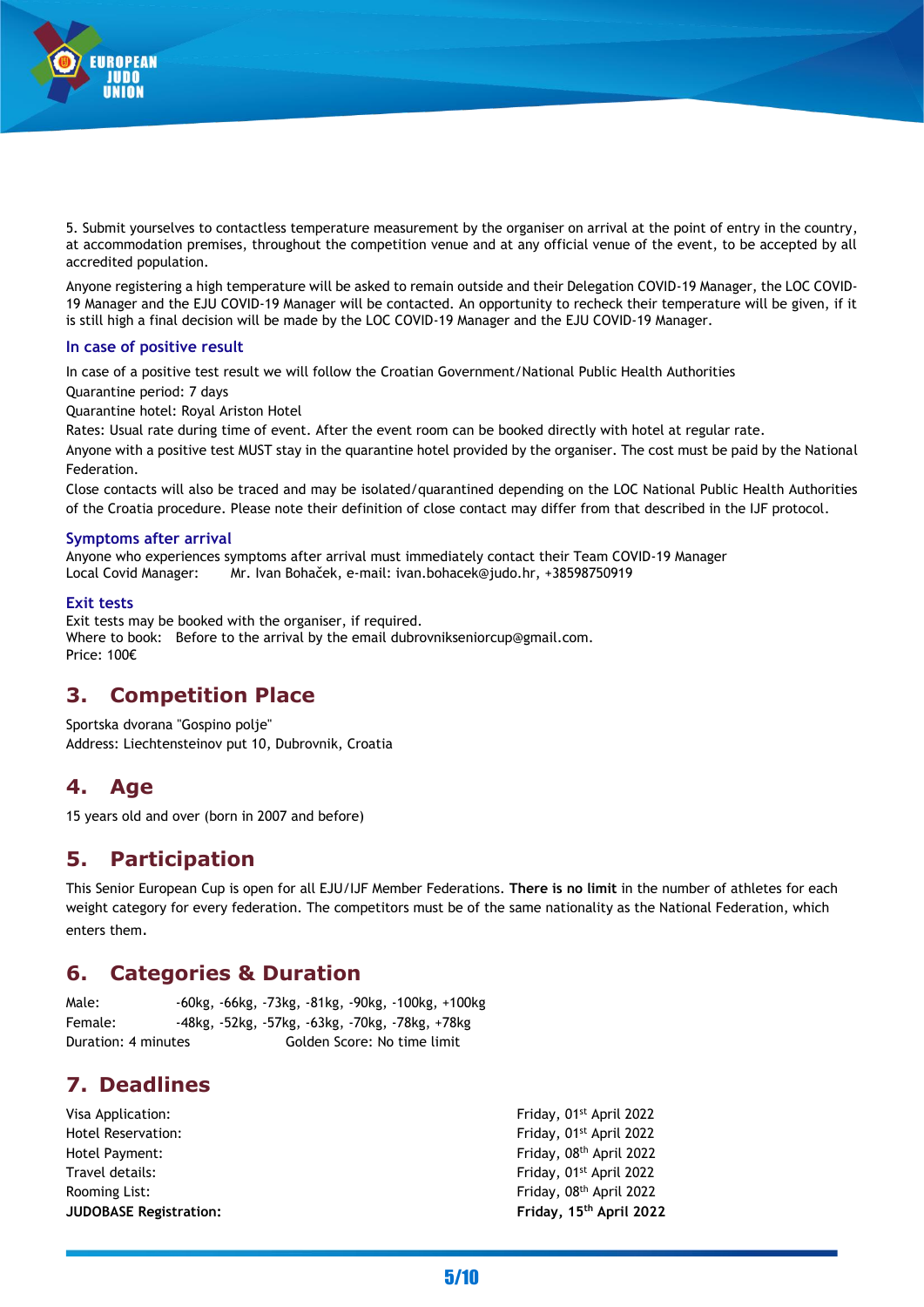

## **8. Program**

Attention: The schedule may be modified according to total number of entries and circumstances of competition.

| Thursday, April 21st 2022                                                           |                                                                           |                     |
|-------------------------------------------------------------------------------------|---------------------------------------------------------------------------|---------------------|
| Not later than 16:00                                                                | Arrival of Covid Managers and athletes competing on Saturday              | Royal Hotel Ariston |
| $12:00 - 20:00$                                                                     | PCR testing                                                               | Royal Hotel Ariston |
| Friday, April 22nd 2022                                                             |                                                                           |                     |
| Not later than 16:00                                                                | Arrival of athletes competing on Sunday                                   | Royal Hotel Ariston |
| $10:00 - 17:00$                                                                     | Accreditation                                                             | Royal Hotel Ariston |
| $12:00 - 17:00$                                                                     | PCR testing                                                               | Royal Hotel Ariston |
| $18:00 - 18:30$                                                                     | Unofficial weigh-in                                                       | Royal Hotel Ariston |
| $18:30 - 19:30$                                                                     | Official weigh-in Women: -48, -52, -57, -63 kg<br>Men: -60, -66, -73 kg   | Royal Hotel Ariston |
| 20:00                                                                               | Draw                                                                      | online              |
| Saturday, April 23rd 2022<br>Women: -48, -52, -57, -63, kg<br>Men: -60, -66, -73 kg |                                                                           |                     |
| $10:30 - 12:00$                                                                     | <b>PCR testing (Exit PCR)</b>                                             | Sports Hall         |
| 08:00                                                                               | Referee Meeting                                                           | Sports hall         |
| 9:00                                                                                | Eliminations/Repechage/Semi finals                                        | Sports Hall         |
| After                                                                               | Final Block: Bronze Medal Contests, Finals                                | Sports Hall         |
| $18:00 - 18:30$                                                                     | Unofficial weigh-in                                                       | Royal Hotel Ariston |
| $18:30 - 19:30$                                                                     | Official weigh-in Women: -70, -78, +78 kg<br>Men: -81, -90, -100, +100 kg | Royal Hotel Ariston |
| Sunday, April 24th 2022<br>Women: -70, -78, +78 kg<br>Men: -81, -90, -100, +100 kg  |                                                                           |                     |
| $10:30 - 12:00$                                                                     | <b>PCR testing (Exit PCR)</b>                                             | Sports Hall         |
| 9:00                                                                                | Eliminations/Repechage/Semi finals                                        | Sports Hall         |
| After                                                                               | Final Block: Bronze Medal Contests, Finals                                | Sports Hall         |

## **9. JUDOBASE Registration**

All participants and delegates must be registered for this event in the IJF Registration System (**JUDOBASE)**: <https://admin.judobase.org/> .

Deadline for JUDOBASE Registration is **Friday, April 15 th 2022**

|                                                                                          | <b>NO IJF Official ID Card</b>                     | Late entry<br><b>IJF Official ID Card: YES</b> | Replacement<br><b>IJF Official ID Card: YES</b> |
|------------------------------------------------------------------------------------------|----------------------------------------------------|------------------------------------------------|-------------------------------------------------|
| <b>Athletes</b>                                                                          |                                                    |                                                | 0€                                              |
| <b>Other delegates</b><br>(Head of delegation,<br><b>Coaches, Physios,</b><br>Doctors, ) | • ENTRY NOT POSSIBLE<br>• REPLACEMENT NOT POSSIBLE | Late entry not possible                        | 0€                                              |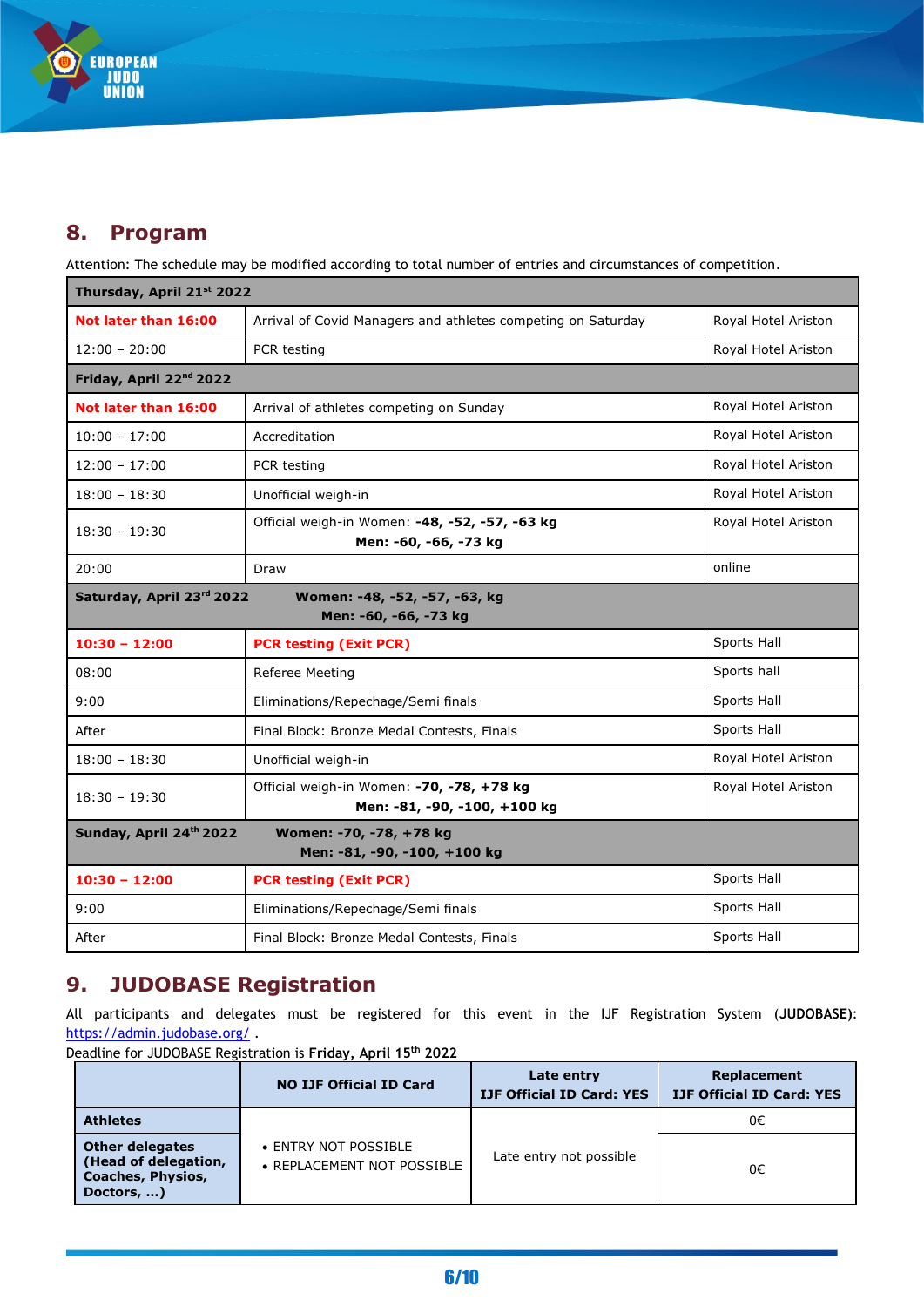

#### **Please note:**

- **Late entries are NOT POSSIBLE, only replacements 1:1**.
- Persons, who are banned by their Federation or IJF cannot be entered as late entry or replacement.

## **10. Entry Fee**

The EJU entry fee of **10€** per athlete must be paid.

## **11. Accreditation & Control of Nationality**

At least one team delegate (and not more than 2) who have been tested on spot and received negative results must attend the accreditation/team list confirmation on **Friday from 10:00 – 17:00** on time in order to confirm the entries of all athletes and officials with his signature on the delegation confirmation list. A delayed appearance or no-show may result in the exclusion of all participants from the draw and the event. In case of unforeseen delay of arrival, the National Federation must immediately contact both the organiser and the EJU [\(headoffice@eju.net\)](mailto:headoffice@eju.net). Passports or photocopies of passports from all competitors must be available on request (national ID Card showing nationality, picture and date of birth or a copy is also accepted). The competitors must not be present at the nationality control.

**Very important:** Each National Federation must be represented by a team leader or coach responsible for registration of **ALL athletes from the respective National Federation**, regardless club or other membership. **Every National Federation will be accepted for accreditation only once**, when all entries and payments can be confirmed at the same time.

## **12. Competition Mode**

The competition will be carried out according to the rules and sporting codes of the IJF and EJU.

Competition systems according to number of participants:

- 6 and more entries: Double repechage
- 3,4,5 entries: Round robin
- 2 entries: better of 2 fights, if 1-1 the third match will decide

In order for an athlete to obtain points for the European Ranking List, her/his weight category should have participants from at least 2 different countries. If this is not the case, the competition can still be held, according to the organiser's decision. If, by the nominal deadline, there is only one country inscribed in any weight category, the organiser is obliged to inform immediately the National Federation concerned.

## **13. Draw**

The draw will be held ONLINE.

Seeding: The top four (4) from the entered competitors in each weight category will be seeded according to the current EJU European Ranking List.

## **14. Weigh-in**

Official weigh-in for each weight category is held the evening before the competition day (see program). **Athletes must present their EJU accreditation card and their passport** (National ID Cards showing nationality, picture and date of birth are also accepted).

Official scales or test scales will be available for test weigh-in on Friday and Saturday from 08:00 – 22:00 (except during official weigh-in from 18:30-19:30).

## **15. Refereeing**

Each federation may enter 2 referees. The organizing federation may enter as many referees as required for the realization of the tournament but giving priority to their own Continental/International referees first and then their national referees with the highest national license with at least 2 years of experience.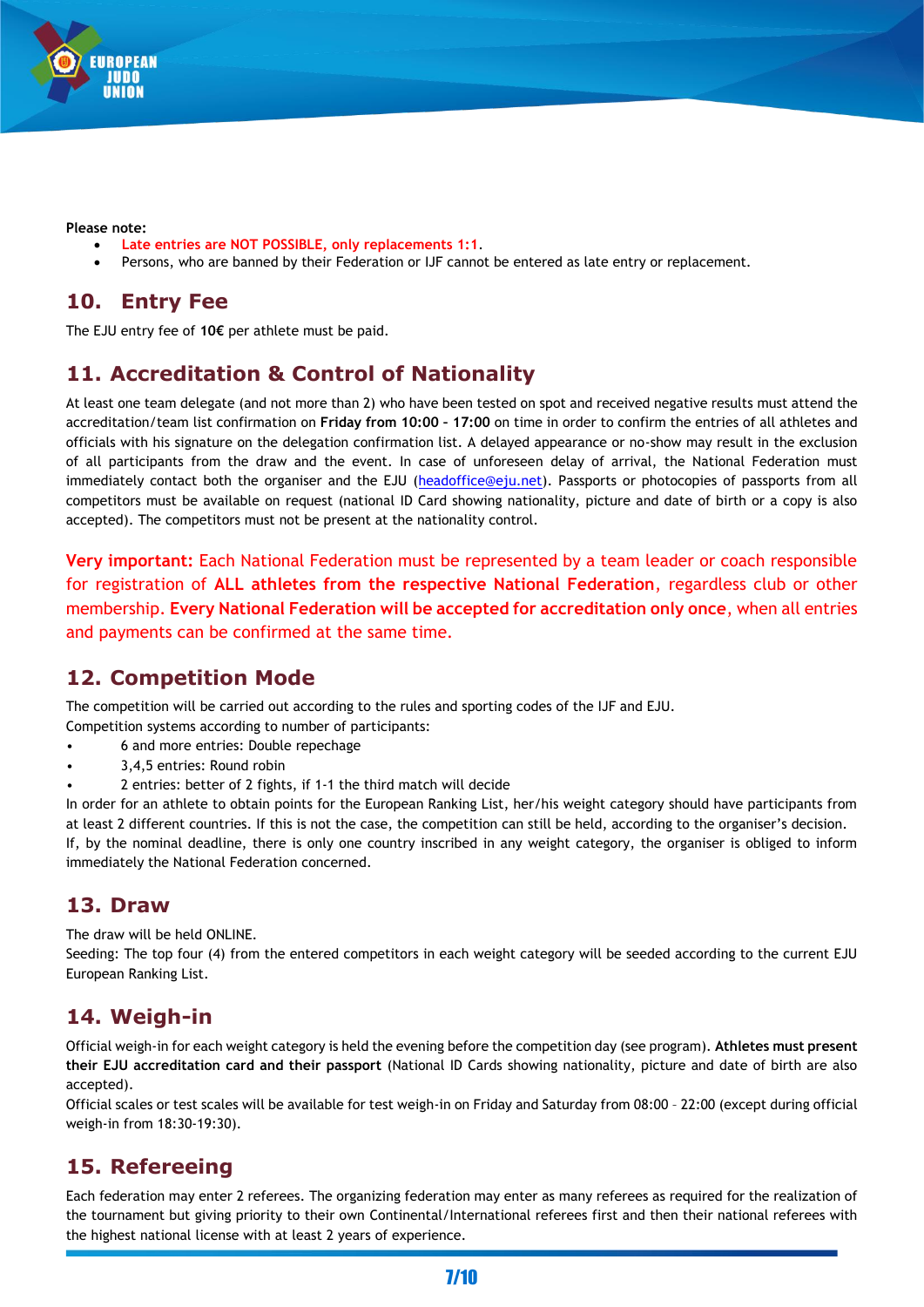

If enough Continental/International referees are inscribed in Judobase, the organizing federation has to limit its number of national referees to 1 per mat.

**JUDOBASE registration deadline for referees: Friday, 15 th April 2022**

**The bow:**

- The contestants must not shake hands BEFORE the start of the contest.
- When the athletes are leaving the mat they must wear judogi in proper way and are not allowed to take out any part of the judogi or the belt before leaving the field of play.

## **16. Coaching**

All coaches must fully adhere to the Code of Conduct for Judo Coaches.

Dress Code Elimination rounds: National track suit with trousers reaching down to shoes or jacket suit with tie Final block: Jacket suit with tie

## **17. Transport**

Airport: Airport Dubrovnik

Bus station: Dubrovnik

The organizer will provide transfers between the airport and official hotels, between the official hotels and competition venue, draw, accreditation and official weigh-in places. During pandemic time ONLY official transportation can be used. No other transportation, including taxis and own cars can be used when in the bubble.

## **18. Accommodation**

All delegations, who inscribe for an EJU event, must reserve their accommodation in the official hotels published in the event outlines. The reservation must be made with the local organising committee (not directly with the hotel). Due to the COVID-19 situation ALL participants must stay in the official hotel for the entire period of their stay, as the bubbleto-bubble concept is used at this event.

#### **Hotel Royal Ariston\*\*\*\*\***

Address: Kardinala Stepinca 31, Dubrovnik, Croatia; www. [www.hotelaristondubrovnik.com](http://www.hotelaristondubrovnik.com/) Check-in time: 15:00; check-out time: 11:00

Distance from the Sports Hall: 2 km; distance to the airport: 24 km

| Prices per person | Full board/2 nights | Full board /3 nights |
|-------------------|---------------------|----------------------|
| Single room       | 280€                | 420 €                |
| Double room       | 240€                | 360€                 |

**Extra nights: Single FB 140 € - Twin FB 120 € (prices per person)**

**Hotel booking and transfers have to be made directly with the organiser:** dubrovnikseniorcup@gmail.com

**Hotel reservation deadline:** Friday**,** April 01st, 2022 **Hotel payment deadline:** Friday, 08th April 2022 **Credit cards can not be accepted on spot. Cash payment is not allowed on spot.**

**Cancellations Till April 12, 2022: full refund Till April 14, 2022: 50% refund After April 14, 2022 no refund, 100% of the hotel costs must be paid**

**In case of tournament cancellation by the Croatian authorities full payment will be refunded**.

Important: Injuries, visa problems or sickness are not valid reasons for cancellation of rooms.

In case of any damage to hotel property or competition venue caused by members of a delegation, their national federation will be charged by the organizing committee.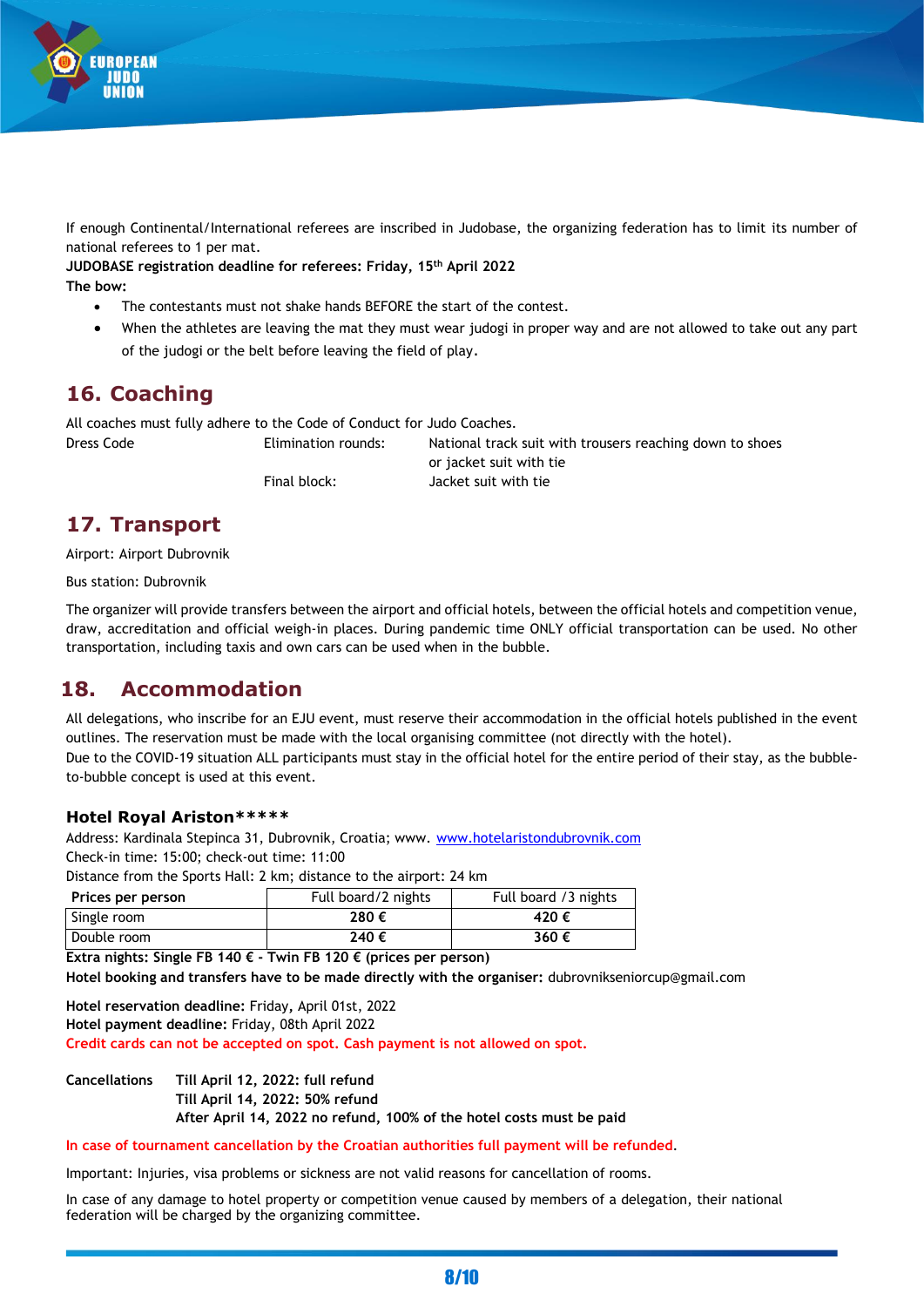

## **19. Payment**

Kindly complete the payment for accommodation and entry fee to our bank account:

| Bank     | OTP Bank d.d. Zadar   |
|----------|-----------------------|
| Address: | Domovinskog rata 3    |
|          | Zadar, Croatia        |
| VAT.     | HR49949143949         |
| IBAN:    | HR8124070001100021469 |

SWIFT: OTPVHR2X

All bank fees and money transfer costs must be paid by the sender federation. The person attending accreditation must bring proof of the bank transfer.

## **20. Judogi Control**

#### **Approved Judogi**

All Judoka must compete in IJF Approved Judogi (only red label allowed) and Judogis from all IJF suppliers are allowed (see www.ijf.org  $\rightarrow$  Official Supplier List).

#### **Judogi Control**

It will be operated with a Sokuteiki prior to the fight. Judogi must have an IJF Official Label "APPROVED JUDOGI" with an optical code which cannot be falsified. The label will be controlled with an optical lamp. Each of the competition clothing articles (jacket, trousers and belt) must have an IJF official label.

#### **Backnumber**

Each competitor taking part in the EJU events is obliged to have sewn on the back of his Judogi the official backnumber (both EJU and IJF are allowed) bearing his surname and his National Olympic Committee abbreviation. The backnumber can be ordered from [www.mybacknumber.com](http://www.mybacknumber.com/) or [www.officialbacknumber.com](http://www.officialbacknumber.com/) (Attention: production and delivery may take around 4 weeks).

The SPONSOR part (if needed) will be given to the head of delegation during registration, and the athletes can stick it themselves using the special glue on the back number.

#### **Markings and Advertising**

The space on the *shoulder stripes* (25cm x 5 cm on both right and left side) and on the *upper arms* (10cm x 10cm on both right and left side) can be either used for own sponsors of the Federation or Judoka or EJU Suppliers, *BUT not for any other Judogi supplier*.

The space on the *right chest* (5cm x 10cm) can be used by the Judoka for his/her own sponsor. The logo of a Judogi brand can only be used, if it corresponds with the brand of the Judogi itself and if it is an EJU Supplier. Further, no logo of a competing brand of the advertising reserved for the Federation can be used (unless approval granted by the Federation).

*Please note*: On all advertising spaces it is strictly prohibited to promote tobacco, alcohol, any substances listed in the doping code, or any product or service contrary to public morals.

The space on the *left chest* (10cm x 10cm) can be used for the national colours or the national emblem corresponding with the IOC code on the backnumber (regional emblems are not allowed).

All other markings on the Judogi, like Judogi brand logos, name of Judoka, etc. have to comply with the IJF Judogi Rules. Detailed information is available on<http://www.eju.net/statutes>.

#### **Important:**

- If an athlete does not respect the Judogi rules, the athlete will not be permitted to pass the Judogi Control, and the coach who is responsible for the athlete will be suspended for the rest of the competition day.
- The organiser is not obliged to provide reserve Judogi at Judogi Control, but the athlete is allowed to present himself in another IJF Approved Judogi, complying with the Sokuteiki rule (and without backnumber) - in this case no coach can go with this athlete to the mat!
- In the case of a repeated offence the coach will be suspended for the rest of the competition.